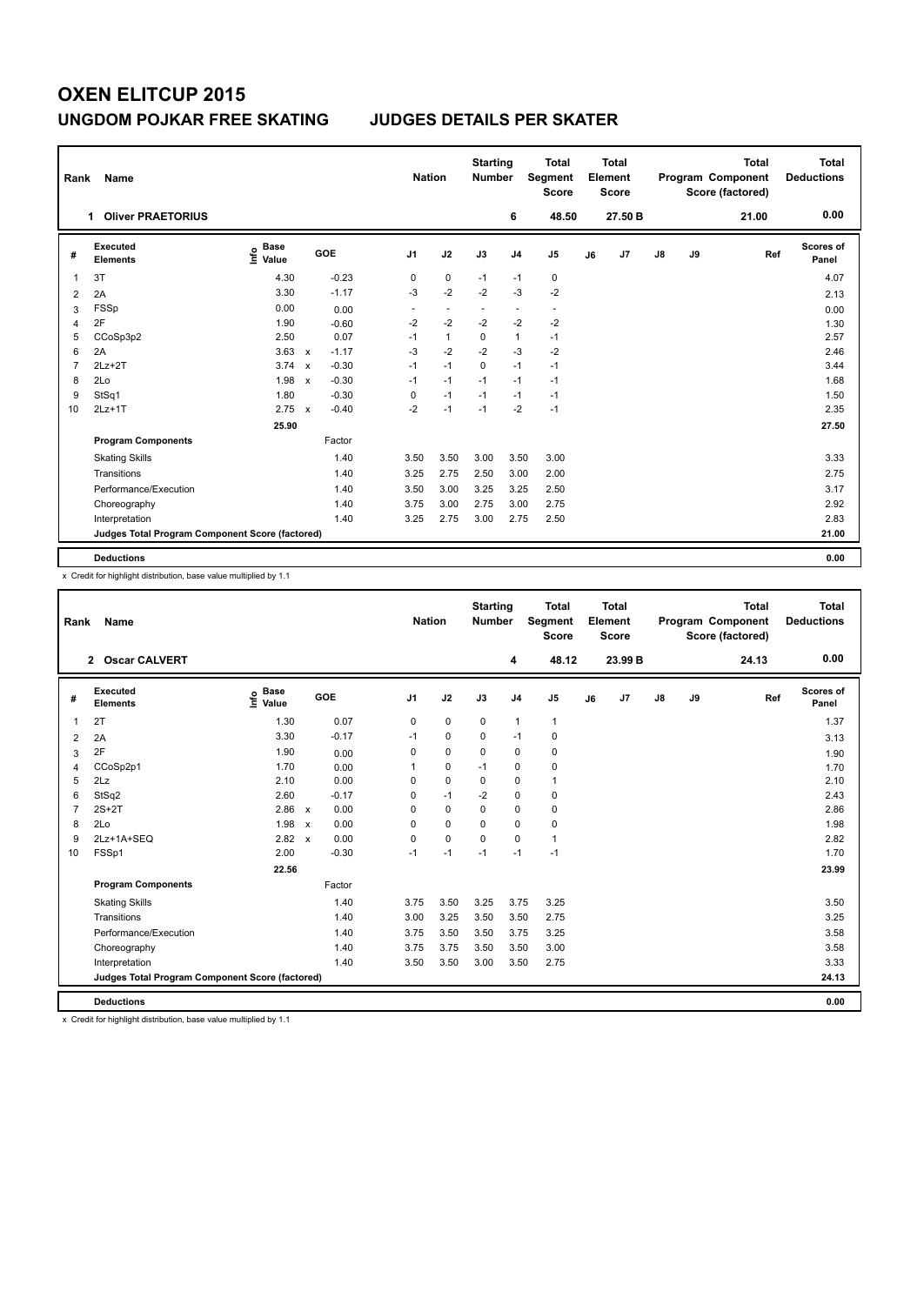# **OXEN ELITCUP 2015 UNGDOM POJKAR FREE SKATING JUDGES DETAILS PER SKATER**

| Rank           | Name                                            |    |                      |                           |                   | <b>Nation</b>  |             | <b>Starting</b><br><b>Number</b> |                | <b>Total</b><br>Segment<br><b>Score</b> |    | <b>Total</b><br>Element<br>Score |               |    | <b>Total</b><br><b>Program Component</b><br>Score (factored) | <b>Total</b><br><b>Deductions</b> |
|----------------|-------------------------------------------------|----|----------------------|---------------------------|-------------------|----------------|-------------|----------------------------------|----------------|-----------------------------------------|----|----------------------------------|---------------|----|--------------------------------------------------------------|-----------------------------------|
|                | <b>Jonathan EGYPTSON</b><br>3                   |    |                      |                           |                   |                |             |                                  | 3              | 44.99                                   |    | 22.30                            |               |    | 23.19                                                        | 0.50                              |
| #              | Executed<br><b>Elements</b>                     | ۴۵ | <b>Base</b><br>Value |                           | GOE               | J <sub>1</sub> | J2          | J3                               | J <sub>4</sub> | J <sub>5</sub>                          | J6 | J7                               | $\mathsf{J}8$ | J9 | Ref                                                          | Scores of<br>Panel                |
| 1              | FSSp2                                           |    | 2.30                 |                           | $-0.30$           | $-1$           | $-1$        | $-1$                             | $-1$           | $\mathbf 0$                             |    |                                  |               |    |                                                              | 2.00                              |
| 2              | 2A<<                                            | << | 1.10                 |                           | $-0.60$           | $-3$           | $-3$        | $-3$                             | $-3$           | $-3$                                    |    |                                  |               |    |                                                              | 0.50                              |
| 3              | $2Lz+2T$                                        |    | 3.40                 |                           | 0.00              | 0              | $-1$        | 0                                | 0              | $\pmb{0}$                               |    |                                  |               |    |                                                              | 3.40                              |
| $\overline{4}$ | 3S<<                                            | << | 1.30                 |                           | $-0.60$           | $-3$           | $-3$        | $-3$                             | $-3$           | $-3$                                    |    |                                  |               |    |                                                              | 0.70                              |
| 5              | CCoSp3p4                                        |    | 3.50                 |                           | $-0.20$           | $-1$           | $-1$        | $\mathbf 0$                      | $-1$           | $\mathbf{1}$                            |    |                                  |               |    |                                                              | 3.30                              |
| 6              | StSq2                                           |    | 2.60                 |                           | 0.00              | 0              | $\mathbf 0$ | $-1$                             | $\mathbf 0$    | $\pmb{0}$                               |    |                                  |               |    |                                                              | 2.60                              |
| $\overline{7}$ | 2Lo                                             |    | 1.98                 | $\mathsf{x}$              | 0.00              | 0              | $\Omega$    | $\mathbf 0$                      | $\mathbf 0$    | $\mathbf 0$                             |    |                                  |               |    |                                                              | 1.98                              |
| 8              | $2F+2T$                                         |    | 3.52                 | $\boldsymbol{\mathsf{x}}$ | $-0.10$           | $-1$           | $\mathbf 0$ | 0                                | $-1$           | $\mathbf 0$                             |    |                                  |               |    |                                                              | 3.42                              |
| 9              | 2Lz                                             |    | 2.31                 | $\mathbf x$               | 0.00              | 0              | $-1$        | 0                                | 0              | 0                                       |    |                                  |               |    |                                                              | 2.31                              |
| 10             | 2F                                              |    | 2.09                 | $\mathbf x$               | 0.00              | 0              | $\mathbf 0$ | $\Omega$                         | $\mathbf 0$    | $\mathbf 0$                             |    |                                  |               |    |                                                              | 2.09                              |
|                |                                                 |    | 24.10                |                           |                   |                |             |                                  |                |                                         |    |                                  |               |    |                                                              | 22.30                             |
|                | <b>Program Components</b>                       |    |                      |                           | Factor            |                |             |                                  |                |                                         |    |                                  |               |    |                                                              |                                   |
|                | <b>Skating Skills</b>                           |    |                      |                           | 1.40              | 3.50           | 3.25        | 3.25                             | 3.50           | 3.00                                    |    |                                  |               |    |                                                              | 3.33                              |
|                | Transitions                                     |    |                      |                           | 1.40              | 2.75           | 3.25        | 3.50                             | 3.25           | 2.25                                    |    |                                  |               |    |                                                              | 3.08                              |
|                | Performance/Execution                           |    |                      |                           | 1.40              | 3.50           | 3.50        | 3.00                             | 3.50           | 2.75                                    |    |                                  |               |    |                                                              | 3.33                              |
|                | Choreography                                    |    |                      |                           | 1.40              | 3.50           | 3.75        | 3.50                             | 3.50           | 2.50                                    |    |                                  |               |    |                                                              | 3.50                              |
|                | Interpretation                                  |    |                      |                           | 1.40              | 3.25           | 3.50        | 3.50                             | 3.25           | 2.75                                    |    |                                  |               |    |                                                              | 3.33                              |
|                | Judges Total Program Component Score (factored) |    |                      |                           |                   |                |             |                                  |                |                                         |    |                                  |               |    |                                                              | 23.19                             |
|                | <b>Deductions</b>                               |    |                      |                           | $-0.50$<br>Falls: |                |             |                                  |                |                                         |    |                                  |               |    |                                                              | $-0.50$                           |

<< Downgraded jump x Credit for highlight distribution, base value multiplied by 1.1

| <b>Name</b><br>Rank |                                                 |         |                      |              |            |                | <b>Nation</b> |              | <b>Starting</b><br><b>Number</b> | <b>Total</b><br>Segment<br><b>Score</b> |    | Total<br>Element<br><b>Score</b> |    |    | <b>Total</b><br>Program Component<br>Score (factored) | <b>Total</b><br><b>Deductions</b> |
|---------------------|-------------------------------------------------|---------|----------------------|--------------|------------|----------------|---------------|--------------|----------------------------------|-----------------------------------------|----|----------------------------------|----|----|-------------------------------------------------------|-----------------------------------|
|                     | 4 Pontus SELLRUP                                |         |                      |              |            |                |               |              | 5                                | 43.17                                   |    | 20.37 B                          |    |    | 23.80                                                 | 1.00                              |
| #                   | Executed<br><b>Elements</b>                     | ۴o      | <b>Base</b><br>Value |              | <b>GOE</b> | J <sub>1</sub> | J2            | J3           | J <sub>4</sub>                   | J <sub>5</sub>                          | J6 | J7                               | J8 | J9 | Ref                                                   | Scores of<br>Panel                |
| $\overline{1}$      | 2A+SEQ                                          |         | 2.64                 |              | $-1.17$    | $-2$           | $-2$          | $-3$         | $-3$                             | $-2$                                    |    |                                  |    |    |                                                       | 1.47                              |
| 2                   | 2S                                              |         | 1.30                 |              | 0.07       | 0              | $\mathbf 0$   | $\mathbf{1}$ | $\mathbf 0$                      | $\mathbf{1}$                            |    |                                  |    |    |                                                       | 1.37                              |
| 3                   | 2Lz<<                                           | <<      | 0.60                 |              | $-0.30$    | -3             | $-3$          | $-3$         | $-3$                             | $-3$                                    |    |                                  |    |    |                                                       | 0.30                              |
| $\overline{4}$      | FSSp2                                           |         | 2.30                 |              | 0.00       | 0              | $\mathbf 0$   | $-1$         | $\mathbf 0$                      | $\mathbf 0$                             |    |                                  |    |    |                                                       | 2.30                              |
| 5                   | 2Fe                                             | e       | 1.40                 |              | $-0.50$    | $-2$           | $-2$          | $-1$         | $-2$                             | 0                                       |    |                                  |    |    |                                                       | 0.90                              |
| 6                   | 2A                                              |         | 3.30                 |              | 0.00       | 0              | $\mathbf 0$   | $\mathbf 0$  | $-1$                             | $\mathbf 0$                             |    |                                  |    |    |                                                       | 3.30                              |
| $\overline{7}$      | StSq2                                           |         | 2.60                 |              | 0.00       | $\Omega$       | $\mathbf 0$   | 0            | $\mathbf 0$                      | $\mathbf 0$                             |    |                                  |    |    |                                                       | 2.60                              |
| 8                   | 2Lz<                                            | $\prec$ | 1.65                 | $\mathsf{x}$ | $-0.90$    | $-3$           | $-3$          | $-3$         | $-3$                             | $-3$                                    |    |                                  |    |    |                                                       | 0.75                              |
| 9                   | $2Fe+2T<<$                                      | e       | 1.98                 | $\mathbf{x}$ | $-0.90$    | $-3$           | $-3$          | $-3$         | $-3$                             | $-3$                                    |    |                                  |    |    |                                                       | 1.08                              |
| 10                  | CCoSp2p3                                        |         | 2.50                 |              | $-0.20$    | $\Omega$       | $-1$          | $-1$         | $-1$                             | $\mathbf 0$                             |    |                                  |    |    |                                                       | 2.30                              |
|                     |                                                 |         | 20.27                |              |            |                |               |              |                                  |                                         |    |                                  |    |    |                                                       | 20.37                             |
|                     | <b>Program Components</b>                       |         |                      |              | Factor     |                |               |              |                                  |                                         |    |                                  |    |    |                                                       |                                   |
|                     | <b>Skating Skills</b>                           |         |                      |              | 1.40       | 3.75           | 3.75          | 3.75         | 4.00                             | 4.00                                    |    |                                  |    |    |                                                       | 3.83                              |
|                     | Transitions                                     |         |                      |              | 1.40       | 3.25           | 3.25          | 3.00         | 3.50                             | 3.25                                    |    |                                  |    |    |                                                       | 3.25                              |
|                     | Performance/Execution                           |         |                      |              | 1.40       | 3.50           | 3.25          | 3.00         | 3.50                             | 3.50                                    |    |                                  |    |    |                                                       | 3.42                              |
|                     | Choreography                                    |         |                      |              | 1.40       | 3.75           | 3.50          | 3.50         | 3.25                             | 3.25                                    |    |                                  |    |    |                                                       | 3.42                              |
|                     | Interpretation                                  |         |                      |              | 1.40       | 3.50           | 3.00          | 3.00         | 3.00                             | 3.25                                    |    |                                  |    |    |                                                       | 3.08                              |
|                     | Judges Total Program Component Score (factored) |         |                      |              |            |                |               |              |                                  |                                         |    |                                  |    |    |                                                       | 23.80                             |
|                     | <b>Deductions</b>                               |         |                      | Falls:       | $-1.00$    |                |               |              |                                  |                                         |    |                                  |    |    |                                                       | $-1.00$                           |

< Under-rotated jump << Downgraded jump x Credit for highlight distribution, base value multiplied by 1.1 e Wrong edge